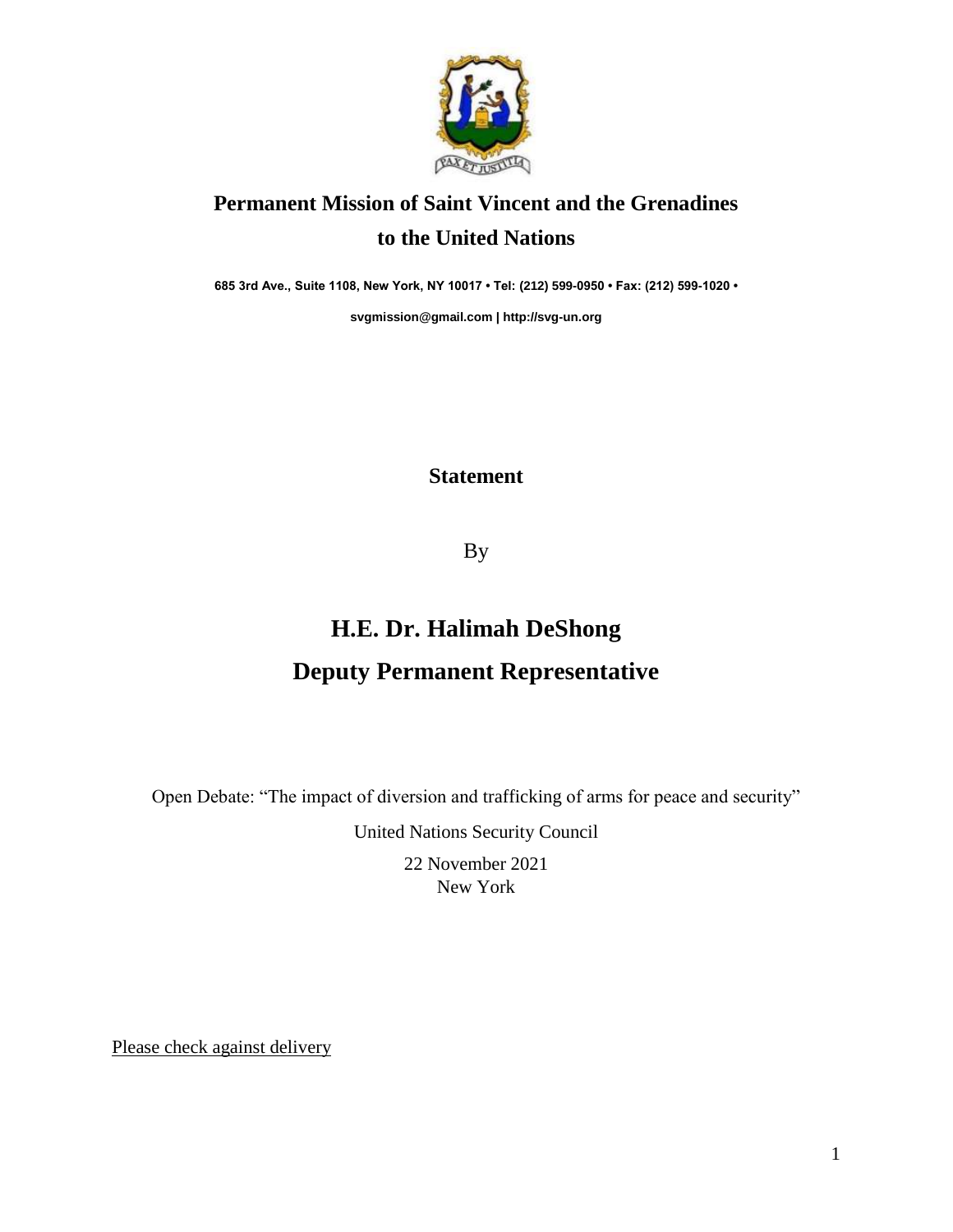Thank you Mr. President,

I wish to join in extending a special welcome to you and to Minister Bhattacharyya to the Security Council. I thank the briefers for their timely interventions, and I commend you, Mr. President, for Mexico's efforts to further the discussion on this important issue.

Twenty years after the adoption of the United Nations Programme of Action on small arms and light weapons, and six years following Security Council Resolution 2220, the most vulnerable among us continue suffer the grave consequences of inaction to curb the proliferation of small arms and light weapons.

The illicit trade and misuse of small arms and light weapons continues to contribute to instability, and fuel conflicts across the globe. On the African continent, in the Sahel, the Lake Chad Basin, the Central African region, the Horn of Africa, Sudan, South Sudan and Libya, illicit weapons flows have enabled terrorism, violent extremism and intensified inter-communal tensions. We unfortunately see a further example in Haiti, in our own Caribbean and Latin American "Zone of Peace."

Undoubtedly, illicit weapons flows have also contributed to humanitarian and refugee crises, internal displacement, and have undermined the rule of law and fragile democratic institutions. We therefore underscore the necessity of strengthening the mandates of the Security Council, recognizing the destabilizing role of the illicit transfer, accumulation and misuse of small arms and light weapons as drivers of conflict and instability.

Saint Vincent and the Grenadines, as a State Party to the Arms Trade Treaty, appreciates that member states have the sovereign right to determine their internal affairs, including in the area of arms control. However, this right is not absolute when the negative implications of domestic policies, such as permissive gun laws, transcend national borders. In the Caribbean Community, we continue to be severely impacted by irresponsible and illicit weapons flows, despite the fact that we do not manufacture small arms and light weapons, and we do not import them on a large scale.

As such, to effectively combat the destructive impact of small arms and light weapons globally, there ought to be greater national responsibility assumed by manufacturing states, as well as coordinated and strengthened partnerships between organs and agencies of the United Nations, and regional, subregional and interregional organizations, in line with resolution 2457.

There exists numerous treaties, legislative frameworks and instruments aimed at managing and mitigating the proliferation of small arms and light weapons. However, these mechanisms must be mobilized by states and organizations to concretize efforts to protect societies, and to promote sustainable development, especially in countries that continue to experience fluctuating periods of insecurity and instability. We therefore remain fully supportive of important arrangements such as the African Union's "Silencing the Guns" initiative, the regional road map for the Western Balkans, and CARICOM's Roadmap for Implementing the Caribbean Priority Actions on the Illicit Proliferation of Firearms and Ammunition across the Caribbean, in a Sustainable Manner, by 2030, which we have accelerated.